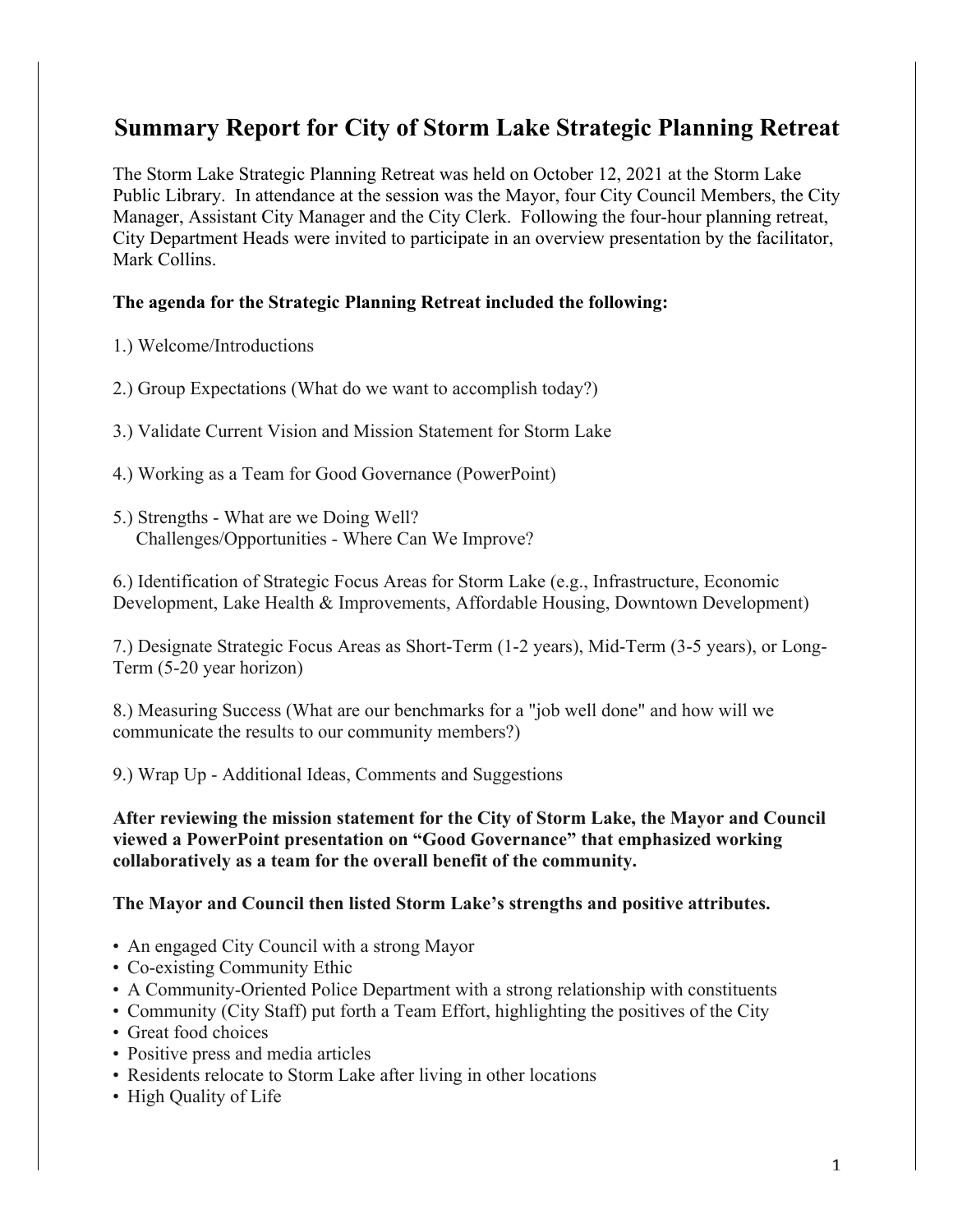- Strong Family Values
- Success of Community Organizations like SALUD
- Attractive and well-maintained Lake area
- Overall Cleanliness of the Community
- Successful Community Projects
- Locally Owned Banks

## **The following items were listed by the Mayor and Council as Community Challenges:**

- Limited retail and shopping opportunities
- Need for more career options
- Finding the right balance for business and commerce
- One "exciting thing" to attract people to Storm Lake
- A Community Center
- More activities for young people
- A variety of entertainment venues
- A Community Partnership to develop a Skate Park
- Resistance to change from longtime residents
- Parental Engagement
- Culture Gap, ability to successfully connect with multiple ethnic populations
- Housing
- No Community Foundation

# **The following items and issues were identified as Strategic Focus Areas (Mayor/Council Priorities) for Storm Lake:**

- Fiscal Responsibility (provide a more user-friendly budget overview)
- Infrastructure (e.g., Roads, Natural Gas, Water/Wastewater, Internet Connectivity, Weed Control, Trees, Lake Health)
- Housing

Single family

Upward Mobility

Development Incentives

- Partnerships (e.g., Banks)
- Housing Authority

Lack of Entry Level Housing (e.g., under \$100K)

- Importance of In-Fill Development
- Recreation primarily focused on residents and community members
- Spill Site Area Development
- Economic Development

Diverse Jobs, opportunities for upward mobility

Tourism

ED Diversification

Navigate Geographic Constraints (e.g., City growth on its boundaries)

Continue to develop internet connectivity and fiber expansion

Support Retention Efforts and Programs for Existing Businesses